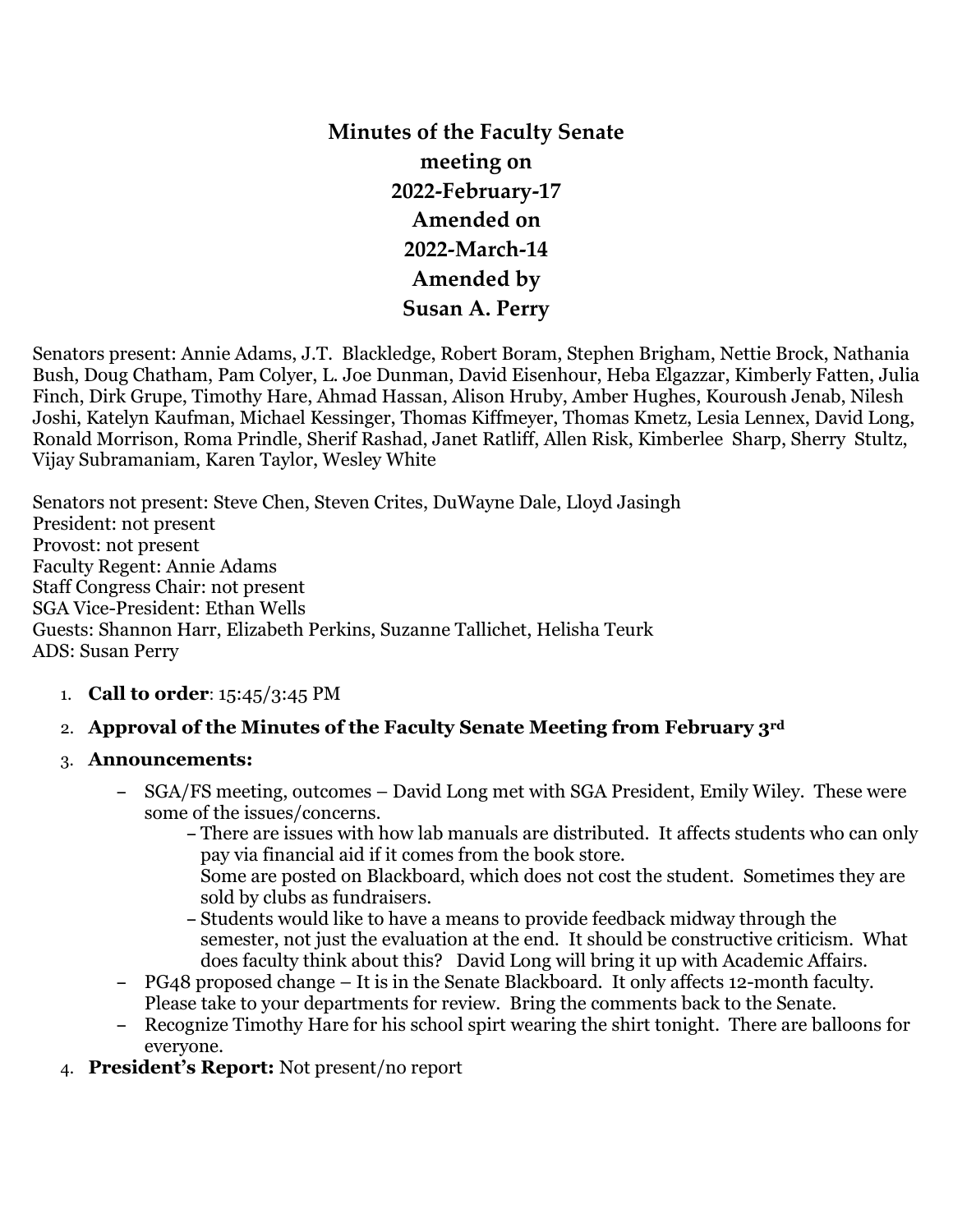5. **Provost Report:** Not present/no report. Provost Norman will listen to the recording and respond

next week.

#### 6. **Guest Speaker:** Shannon Harr, OSRP

- **–** He began working at MSU in 2001 in Student Services. Next, he moved to OSRP where he worked for 9 years as Research Integrity & Compliance Director. Formally certified as a Research Administrator (industry test) and certified IRB manager. Now that he is back in the OSRP, he will recertify in these areas. He is a member of Public Responsibility in Medicine and Research. Harr was also an invited speaker at the Animal Use conference and the Human Subject Research Conference. Dr. Bruce Mattingly was his mentor when he previously worked in the OSRP. He also worked with Mike Henson.
- **–** How can the RCP committee be more involved? Dr. Henson had regular meetings with the RCP and Harr would like to start that back up. They would discuss funding opportunities, news, etc. There are polices to be reviewed and changed that the RCP committee should be involved in. Shannon Harr wants to build a partnership with the RCP committee.
- **–** What is Harr empowered to without reporting to an administrator? Harr empowered to do his job. The Provost is his supervisor but does not micromanage.
- **–** What is Harr's vision for OSRP? Harr wants to provide quality services to people on campus. He plans to do this by providing good customer service and that the entire office is trained to do the job. He wants more people to apply for internal and external grants so they can grow the program. Post award training will be reinstated as per the UAR. Harr plans to ensure federal guidelines and policies are in place and followed. He would like join college and department meetings when possible so they can discuss external funding with interested parties.
- **–** Ronald Morrison hopes the OSRP remembers the departments across campus that rarely get grants. He wants Harr to think about ways to support research that may not be grant funded. Harr advised internal grants, hopefully, can be established/increased for such departments.
- **–** Timothy Hare has done much grant work over years. He has seen increase in the expectations for the grant paperwork. He hopes that we can avoid shifting more paperwork and budget work onto the faculty. It used to be a part of OSRP. Hopefully we can streamline/reduce paperwork to encourage more participation and funds. Harr will be looking at processes and looking for efficiencies moving forward.
- **–** Kouroush Jenab wants to know how is money made from F&A spent that goes to OSRP. Harr advised that there is a policy/UAR available online that says x amount goes to researcher and x amount to library, x amount to department, 5% to OSRP and 5% goes to the library. The remaining 45% goes to the general fund. Jenab would like to see that money spent on GAs not MSU. Thomas Kmetz wants to know who determines those percentages, university policy or state law? Harr advised it is determined by university policy and each university has it's own policy. Thomas Kmetz wanted to let everyone know that Jay Store has been 100% funded over the years by F&A. He would like to see comparison to other states and possible discussions on readjusting the percentages. David Long would like to have that discussion, are we in line with other state institutions?
- **–** Kouroush Jenab wants to know what the plan is to get more funds and how Shannon Harr plans to do it. He wants to know what kind of help he needs from the RCP Committee. How can it be promoted across campus? Harr will discuss with committee and academic leadership. Shannon Harr will return with more information after these discussions.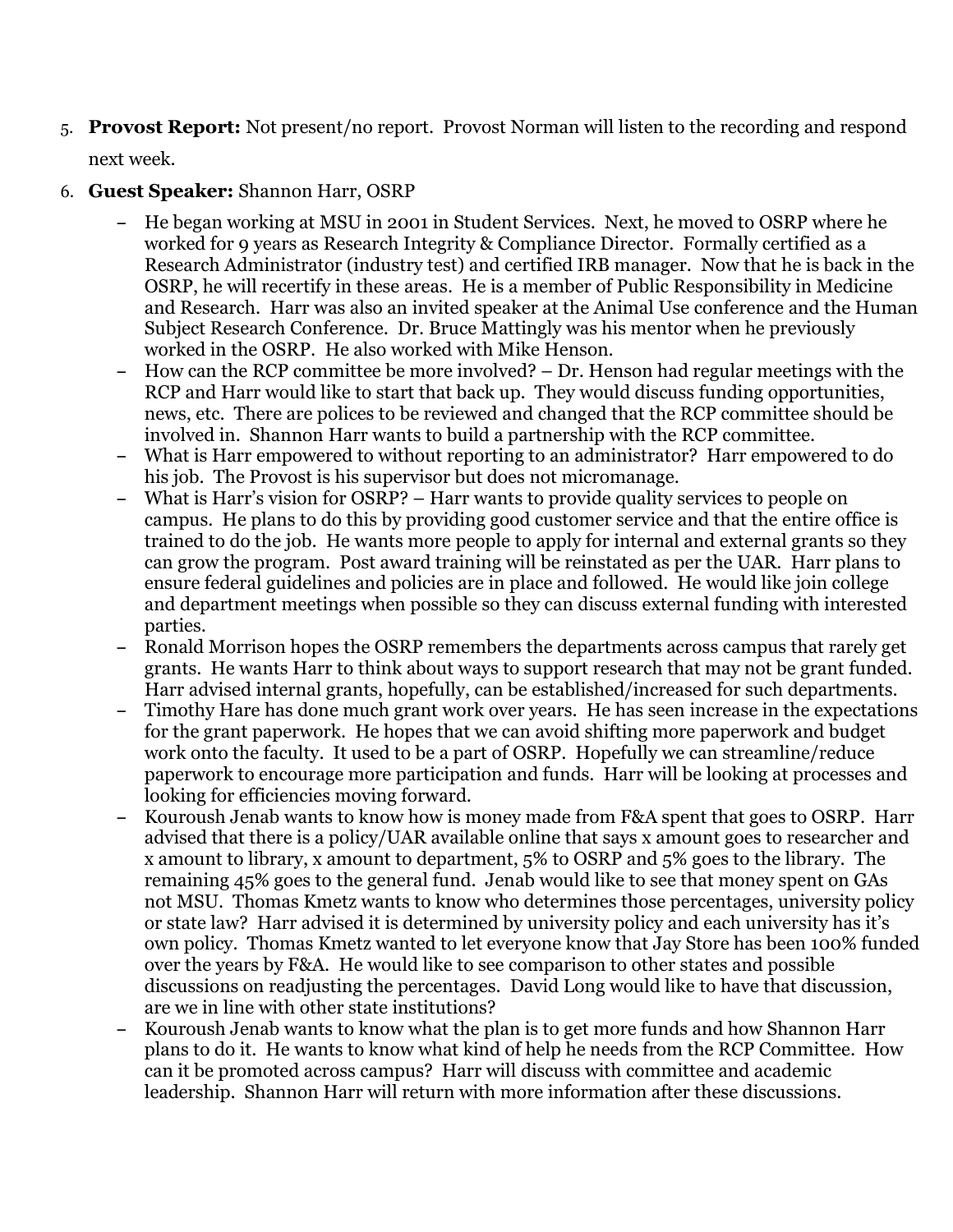## 7. **Special Agenda Item (Recurring):** Faculty Lines

**–** Report from MSU AAUP President, Lesia Lennex: David Long advised that the Provost will respond to these concerns at the next Faculty Senate meeting. The related documents are in Blackboard. Lesia Lennex has received concerns regarding confidentiality agreements for search committees. These agreements are similar to the one that came up in April 2021. PG61 covers confidentiality on search committees. Faculty Senate made a resolution against it and the President rescinded the confidentiality understanding. Unfortunately, it has been brought back up again for search committees. AAUP passed a resolution last week to take care of this. Annie Adams, AAUP member, has been contacted by many faculty members regarding the search committee confidentiality agreement. She advised we are not following the policies other state universities are following. The new agreement allows for viewpoint discrimination. It contains disciplinary threats. This doesn't allow one to report infractions. They can never speak. Only chair and hiring supervisor can speak. Complaints, even EEOC, cannot be made under this agreement. This guards the supervisors but doesn't guarantee state and federal mandated whistle blower protections. This seems to have occurred when persons complained about the broken process. This applies to all university employees even if they haven't seen or signed off on the policy. Lesia Lennex shared the AAUP document in April 21 that says these confidentiality agreements are not legal. Lennex presented the latest AAUP Resolution passed last week (posted in Blackboard). Annie Adams advised that the SACSCOC report states that hiring committees are functioning as they should. So why are returning to this confidentiality issue? Lesia Lennex said there is some legally troubling language in the confidentiality agreement. Please review these documents, ask questions and determine if Faculty Senate wants to take up the issue. David Long advised this will be discussed at the next Faculty Senate meeting.

## 8. **Regent Report (Annie Adams):**

- **–** President's list of accomplishments Satellite/Antenna and SACSCOC report
- **–** Changes in OVC Murry is leaving the OVC. Next year MSU is the only school in the OVC in Kentucky
- **–** CPE Strategic Plan The CPE has released its new strategic plan.
- 9. **Staff Congress Report:** David Flora not present, David Long read report, which was posted in the chat box.
	- **–** Staff Congress met with the President to discuss future raises and the new version of PG48.
	- **–** The monthly cap on vacation accrual was lifted, giving staff some added flexibility using earned vacation time.
- 10. **SGA Report (Ethan Wells):** Campus improvements SGA is working to improve campus. They are responsible for the Bell Tower bells being fixed.

## 11. **Executive Council Report:**

- **–** SACSCOC report is now released and on mymoreheadstate.edu.
	- **–** Discussion of Report on Faculty Workload What are the next steps? Dirk Grupe recommended discussing it further in Senate. It needs to be adjusted for labs because many are being cheated out of pay and working for free. It's not acceptable. David Long has also expressed this to the Provost and hopes he will address it at the next Senate meeting. Julia Finch agrees there should be more open communication regarding labs. It still affects Art and Design and Music, Theater and Dance.

## 12. **Executive Council Committee Reports:**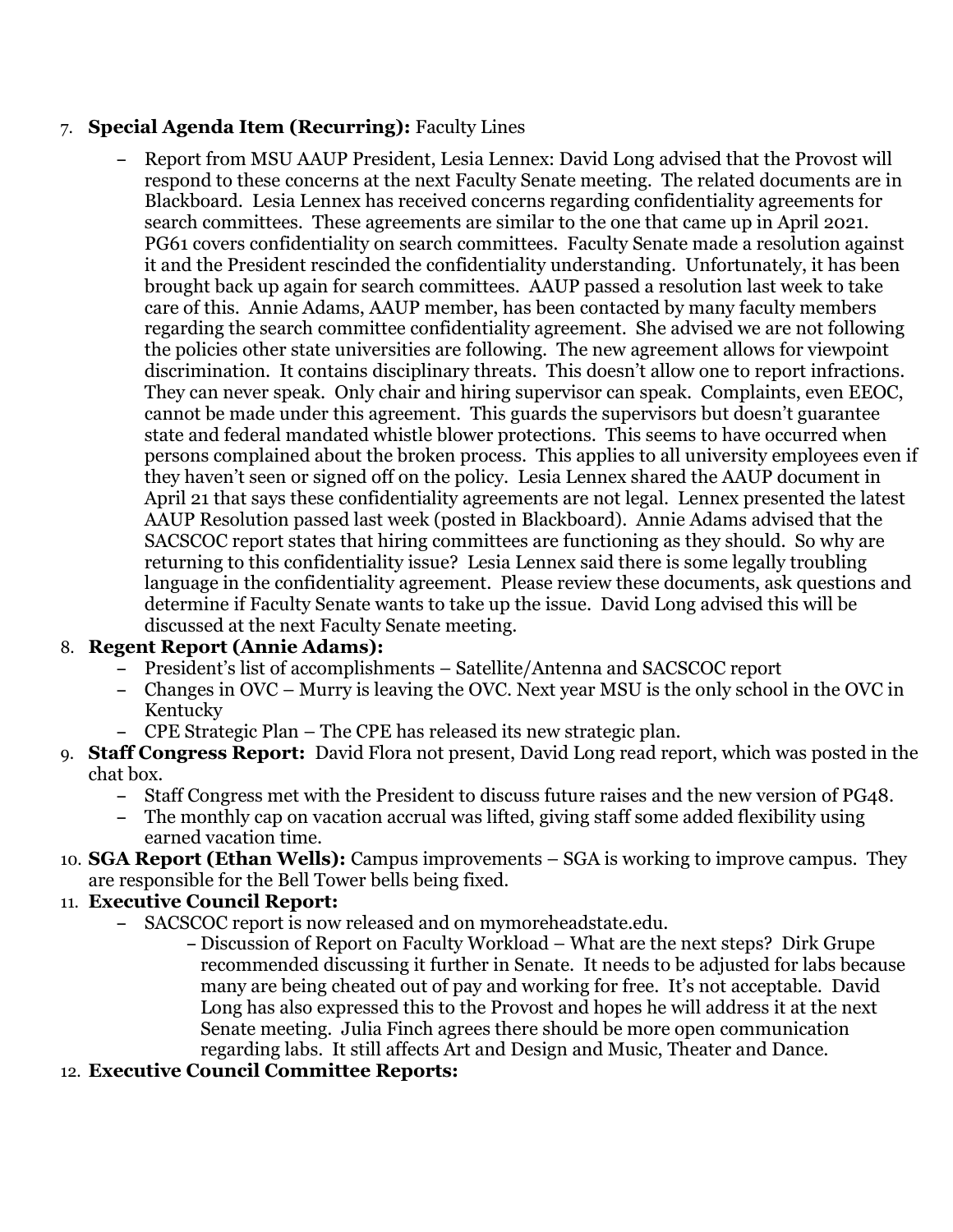- **– Academic Issues (Kouroush Jenab):** No meeting or report. Will be meeting with the Provost next week regarding the 50% rule.
- **– Evaluations (Lesia Lennex):** No actions/resolutions this week.
	- **–** Lesia Lennex asked David Long if there were any updates on dean evaluations. He thought they were happening this spring, but does not know for certain. He asked the Provost to respond at the next Faculty Senate meeting. The link to master schedule has been placed in Blackboard. It shows when evaluations should occur. Dean evals are not on the schedule.
	- **–** Personnel action calendar Please send any suggestions to better align this with the tenure process so a draft can be built and presented to the Provost.
- **– Faculty Welfare & Concerns (Katelyn Kaufman):** PAc 30 revisions were made to clear up the confusion regarding the budget for raises.
	- **–** Steven Brigham Steven Brigham never had a cost of living raise with the exception of a small bump a year or so ago. What is the normal timing, when would we know the budget was there? When is budget set? Annie Adams advised that the proposed budget is approved by the BOR in August; however, there isn't a board approved budget in August. One advised that she was notified when she received her reappointment letter.
	- **–** Katelyn Kaufman Is January 1st acceptable or possible? Lesia Lennex suggests Jan 31 might be a good day, we should have heard from state by then. Mike Kessinger clarified when the evaluations occur in relation to funds being approved. The committee will discuss the date further. Ronald Morrison wants to the Provost to weigh in before voting. This will be tabled until the next meeting.
- **– Governance (Julia Finch):**
	- **–** Academic Appeals Committee membership update Steven Chen is stepping down from the Academic Appeals and Governance committee. The Governance subcommittee has approved it. The appointment of Olivia Njoroge to finish the remaining 1-year term has been approved.
	- **–** Faculty interest survey will be released on March 21st. Send any suggestions for updates to Julia Finch.
	- **–** Ad Hoc committee meeting with Provost on March 10th to discuss what structure is in place to make committee appointments.
	- **–** Department and Senate terms switched from 3 to 2 years. This means people from the same departments are cycling off at the same time. We may need to start one of the replacements with a one year only term to avoid this happening again.

## 13. **New Business:**

- **–** The response to the President's meeting regarding the Faculty Regent will be presented at the next meeting.
- **–** Dirk Grupe updated the Faculty Senate web page. Some photos are missing. If you want your photo on the web page, please send it to him.
- **–** Kim Sharp will be out for Posters at the Capitol. Will the comments regarding the Faculty Regent be in the Communications Report? David Long advised they will be.

## 14. **Old Business:** None

## 15. **Motion to adjourn:** passed; meeting adjourned: 17:17/5:17 PM